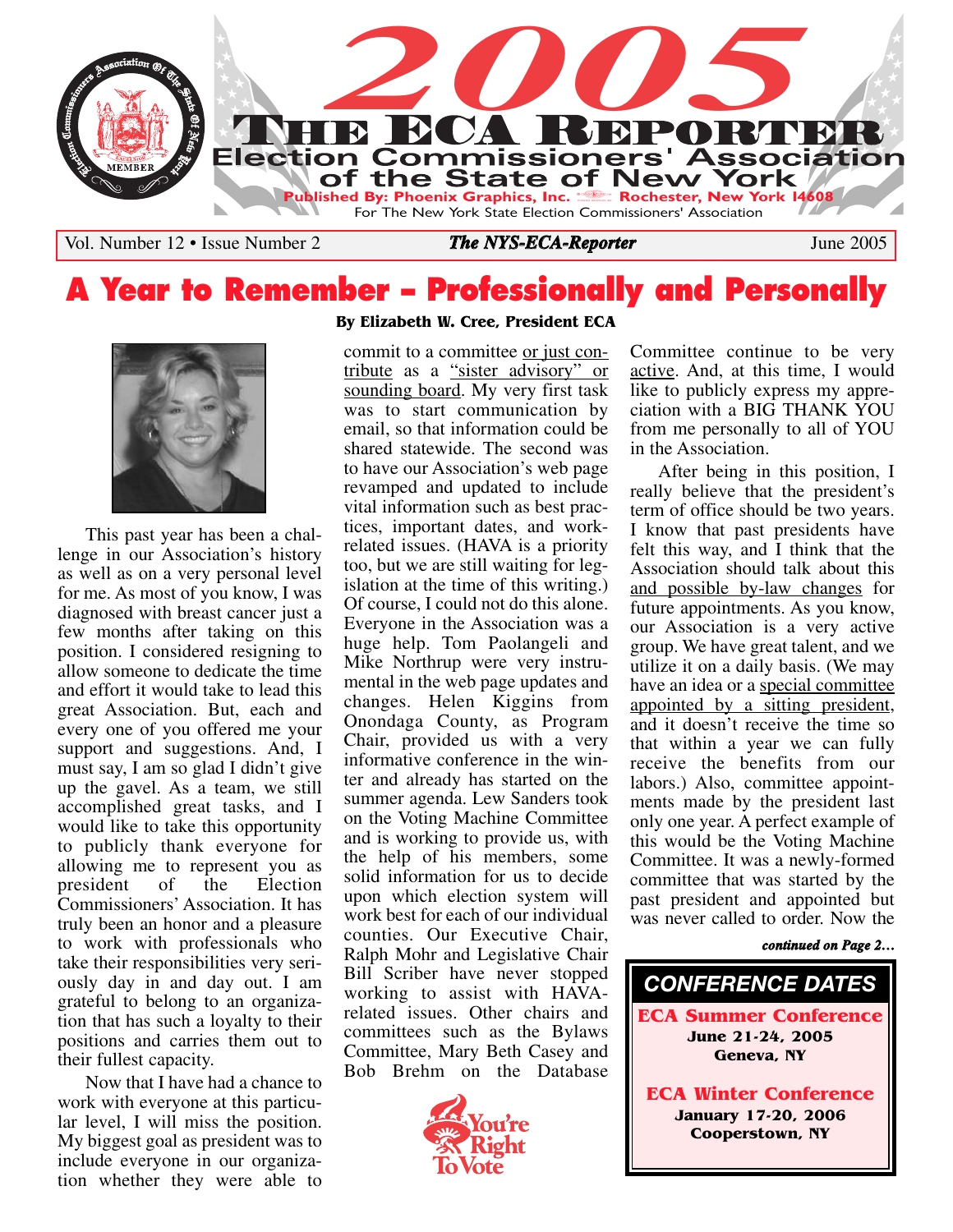

#### **Election Reform...in time? ECA Legislative Committee Chairman's Report**

**William W. Scriber**

#### **A Year to Remember,**  *continued from Page 1*

committee is meeting on a regular basis but must complete a large amount of work in a short amount of time. We do have a great succession plan, and our officers that are moving up will do a great job. But as they become president, I am sure they may feel that a little more time was needed to complete the task. My only request is to keep the communication <u>open and ongoing</u> through our emails because I believe it a very resourceful tool for keeping in touch. Also, we have taken the web site to new heights, and I would like to see that continue.

As far as the HAVA "baton," I happily pass that to Tom Burke. (Larry Adamczyk and I have narrowly escaped the task of implementing HAVA as leader of the Association!) With all due respect, and all kidding aside, I want everyone to know that I will continue to work with the officers in the next few years with whatever they would like assistance in. I wish the best of luck to my colleague and friend, Tom Burke in the coming year and lots of prayer during implementation.

I believe my reward, through this past year, has been all the great friendships I have made throughout the state. I also want to thank the commissioners in Westchester and Ontario Counties for their extra assistance and help during the conferences. They have really gone the extra mile for us. Thank you again for a great year!

#### **From the Editor:**

"Thank you" for the articles received that made this issue possible. Shame on those that I didn't receive!

The Legislative Committee in conjunction with the Executive Committee traveled to Albany on March 1st to lobby the Assembly, Senate and Governor's

Office. The primary goal was to focus on the need for centralized elections management and county board ownership of voting equipment.

The delegation had meetings with the chairmen of the two legislative election law committees, Senator Flanagan and Assemblyman Keith Wright. We also met with the Governor's Office and the Attorney General's Office to outline our 2005 legislative package. As in the past, the Association's delegation was well received and there was a fruitful exchange of information. It was an opportunity to meet headfirst the associations of counties' objections to voting equipment ownership.

The Governor's Office meeting was attended by myself and Executive Chair Ralph Mohr, and we were pleased that the Governor's Office clearly supported centralized elections management and had made that clear to both houses' leadership. Also the meeting with the Attorney General's Office was helpful in providing background on our legislative proposals to them and opening a line of communication with their office.

The central theme we all stressed was that an agreement must be reached on centralized election management prior to the largest single replacement of new voting technology in the state's history. Failure to do so would place enactment of the Help America Vote Act (HAVA) in danger and would also cause the loss of the federal funds.

Given the short time remaining to replace over 20,279 voting machines, equip 7,533 poll sites, and train 77,713 election inspectors, county boards do not have the resources to deal with multiple municipalities (932 towns, 52 cities and 554 villages) in each of our counties to guide them through the purchase, vendor agreements for programming, setup, testing (quarterly), delivery, verification of systems operation once delivered, and maintenance and security for each town and city. This would place a complete system overload on county boards that have suffered in recent years with reductions in budgets and staff. To place a further mandate on them and additionally force local municipalities to carry the burden of costs for the new storage, security and maintenance would not make common sense. These costs would be more manageable at the county level than at the town and city level where there would be duplication of costs and the impact would be higher on local budget resources.

The need for centralization is as clear as the logic of the election process being administered by one single entity and not subjecting the process to fragmented and overlapping responsibilities with towns and cities adding costs in a time of limited funds.

At the writing of this article the Assembly and Senate have a tentative agreement on centralized elections management, but there is not a bill yet. Some would say, even if a bill were passed today, we have no time to enact HAVA without major problems. All the delays have caused boards to lose precious time planning and preparing. Much time has been wasted by the arguments of the New York associations of counties' reluctance to place the voting public first. When election reform comes. . . will we have time?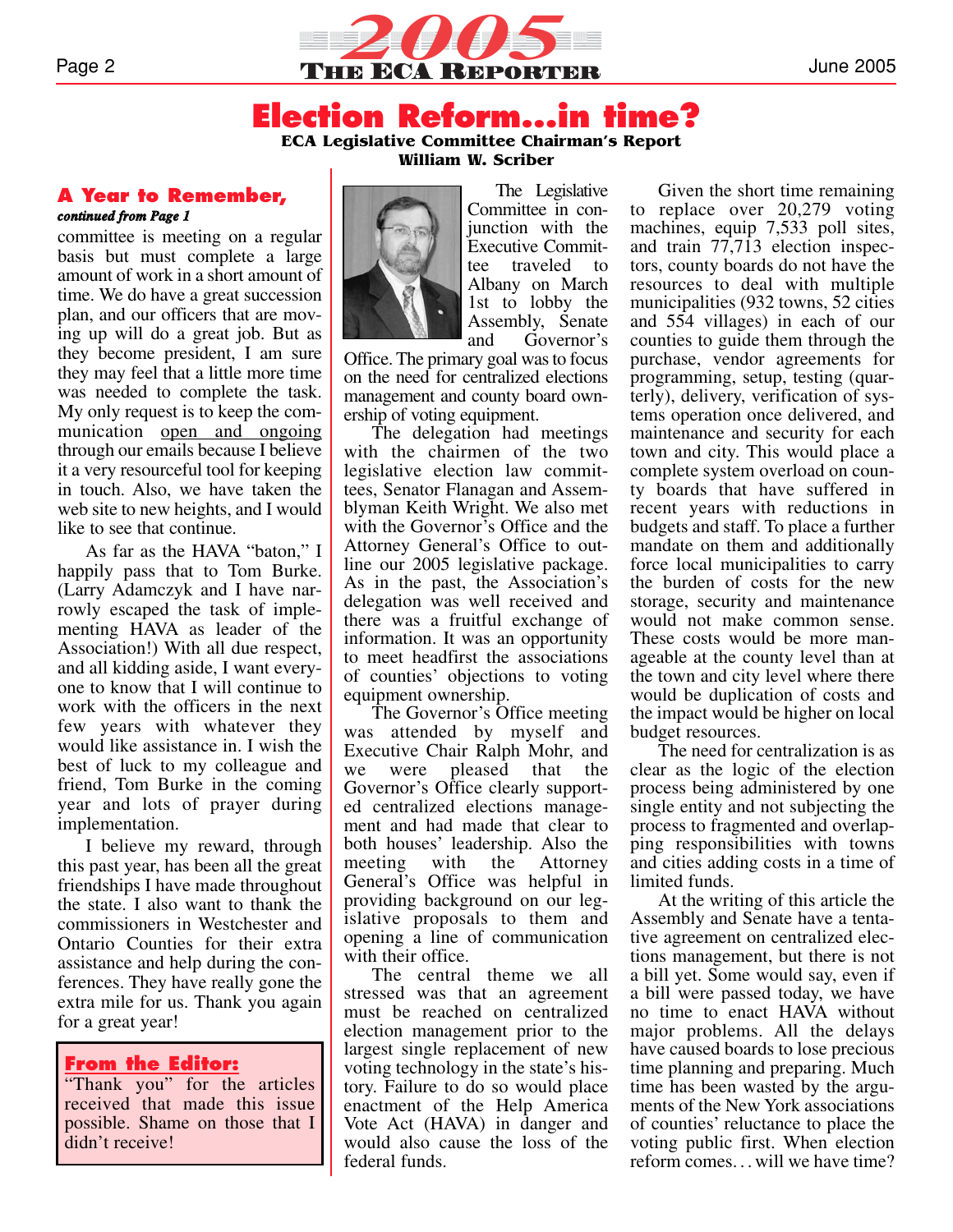

### **Legislative Committee Update By Norman Green,**

**Chautauqua County, Third Vice-President**

As an election professional, I never tire answering the number one most repeated and the number one most asked question of our occupation. You know the question. All of us in the profession are faced with it all of the time: "By the way," Joe or Jane Citizen questions with a quizzical look, "I know you work hard in November, but what do you do the rest of the year?"

What do I do? I have to resist the first thought of wanting to roll my eyes in amazement. In my first years as an election commissioner, I might even have gotten a little angry. Thinking to myself, I wonder why citizens don't realize how hard we in the election business all work.

The question is really an opportunity. My head buzzes with many thoughts. Gosh, where do I start?

"I'll bet those November days after the election you just are glad to kick back, eh?" my citizen friend asks. Of course I let my citizen friend know that the results of the election are unofficial at this point. We have to go out and recanvass the voting machines, and we have just twenty five days to transmit our official results to the State Board of Elections. It's a painstaking job to track down each and every vote for each and every office. We have to research more than 1,000 provisional affidavit ballots. We hand count thousands of absentee ballots, even in off-year elections. Last year more than 70,000 voters traveled to the polls in Chautauqua County. Our results are not just precise. Our final results are 100% accurate. Like looking for that missing penny in your checkbook, our results must add up, and it's a long tedious

process. This is not to mention that we have to receive and inventory suitcases filled with voter data used by election inspectors, work with election machine custodians, answer a gazillion questions from candidates and the media, and keep up with all of our day-to-day work.

"Gosh, what about December? You government folks get all of the holidays off, don't you?" my citizen friend asks. I do have to admit that this does sometimes seem to be a downtime in our election office. Many days there is hardly anyone available to even answer the phone. But this is due to Board of Elections staff taking off for "comp time earned." At the Chautauqua County Board of Elections, staff collects comp time for more than 35 hours worked. No matter what the work load, we have a budget to live by, and the budget is for each staff member to work only 35 hours per week. Instead, staff builds up and earns comp time. Thus, December is the time that the staff takes off using up their "comp time earned" from working extra hours in August through November.

"Well what about the cold days of January?" my citizen friend asks. Well we're finally able to take the time to wrap up the previous year's election and it's time for us to do our annual report and recap the statistics from the previous year. And in our county with March village elections, we are busy helping independent candidates with petitions and major party candidates with caucuses to qualify for village ballots. And if it's a presidential year, all heck is breaking loose preparing for presi-

dential primaries, in addition to our work preparing for the March village elections.

"February?" my citizen friend questions. I politely inform him that I could easily detail a monthto-month description of our many duties involved with local elections in our twenty five legislative districts, twenty seven towns, two cities, fifteen villages, and nineteen school districts. We have to register, reregister, move, inactivate and purge voting records involving nearly 100,000 voters each year. We have to make contact by mail with each of these voters at least once a year. We have to track and correspond with nearly 1,500 permanent and military absentee voters. We have to provide labels and lists to school districts and villages.

And now that you've got me started, let me tell you about qualifying petitions, caucuses, primaries, ballots, lists and so much more needed for the election of more than 400 local officials in Chautauqua County. Let me tell you about the recruiting and training of more than 1,000 elections inspectors. Let me tell you about working with town and city clerks regarding the setting, maintenance and inventory of 150 voting machines. Let me tell you... My voice trails off.

Yep, my favorite question!

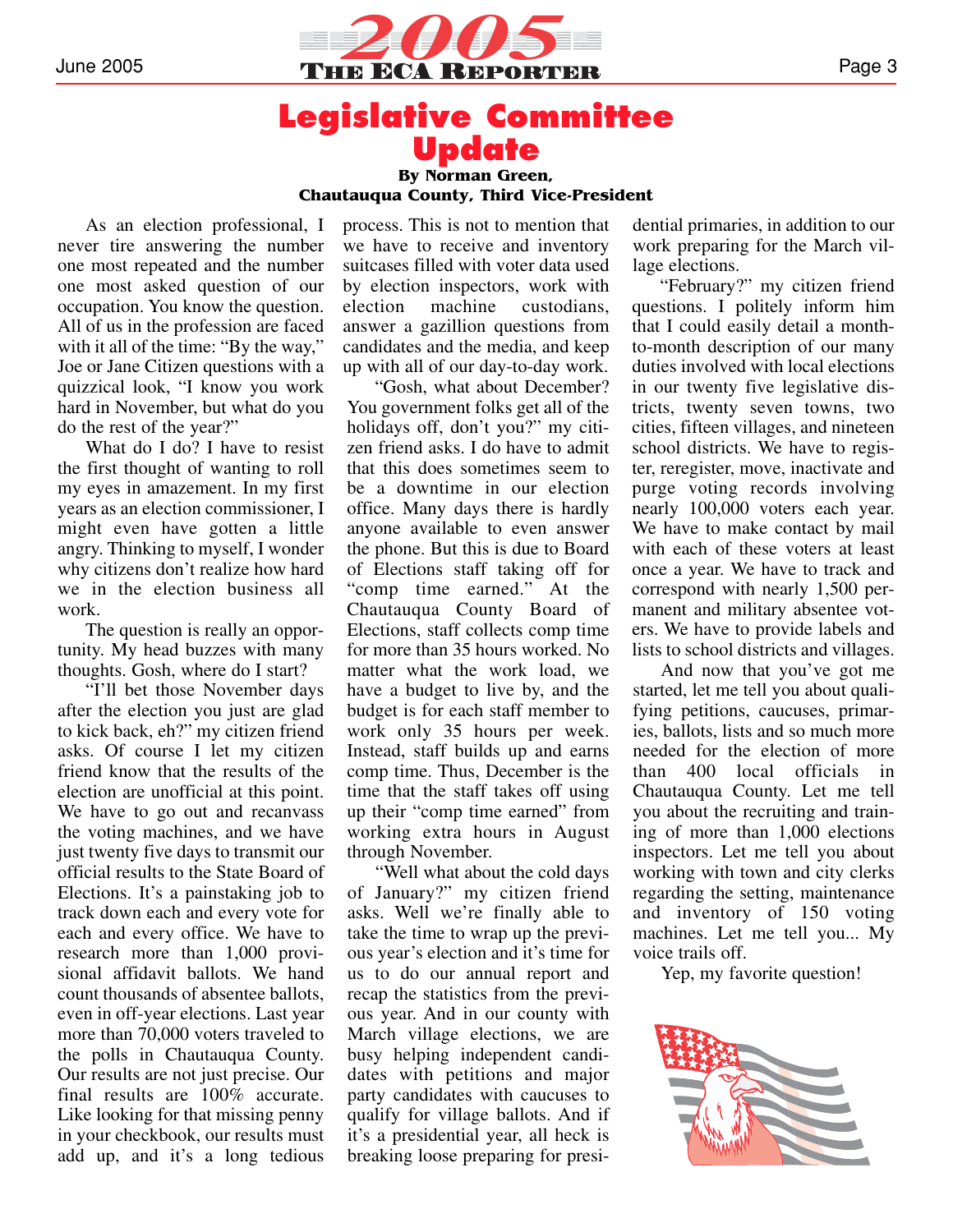

## **The Employment of Legal Counsel**

#### **by Ralph M. Mohr, Chairman of the Executive Committee**

It is not surprising that questions concerning legal representation should arise among election commissioners. Ever since the Court of Appeals ruled in *Cahn v. Town of Huntington* that municipal boards and officers possess an implied authority to employ counsel in the good faith prosecution or defense of an action taken in the public interest, commissioners and boards have found themselves in disputes concerning representation by the county attorney and the hiring or payment of outside legal counsel.

At the heart of the issue is the language of the state's County Law which vests with the county attorney the duty to prosecute and defend all civil actions and proceedings brought by or against any officer whose compensation is paid from county funds for any official act. When the action of the board is unanimous and the issues do not involve any conflicting governmental entity, representation by a competent municipal attorney is usually unproblematic. In such cases, even those involving candidate challenges, the county attorney often remains on the sidelines allowing the candidates to duel it out. At times the

county attorney may even support the unanimous position of the board.

However, if the commissioners split on a decision, or when the court action conflicts with a competing interest of the legislative or executive body, the issues of legal representation can become more complicated.

Split decisions of the board are the most common and, first and foremost, require the result of the ruling to be determined. For example, a split decision by the commissioners on a challenge to the validity of a petition will render the petition valid. Conversely, a split decision on a challenge to the content of a ballot will render such ballot void.

In these circumstances, despite the potential protests of the "losing" commissioner, there is nothing which prohibits the municipal attorney from defending the action of the board. Indeed, the municipal attorney is, more likely than not, ethically bound to defend the validity of the board's result. Unless a situation arises similar to *Lenihan v. Blackwell* where the county attorney defended the incorrect result, the "losing" commissioner's only recourse may be to rely upon the skill of his candidate's attorney or

bear the cost of his own representation.

If there is agreement among commissioners, but the sole issue of conflict involves a competing interest of the legislative or executive branch, such as may be found in a level of funding dispute, state statute directs the county attorney to choose the side of the legislative or executive branch. In such instances, boards and commissioners will usually find themselves without municipal representation and fighting against a public attorney willfully defending the other municipal official's intruding action. Under such issues of conflict, as *Wilson v. Allegany County* attests, and *Mohr v. Giambra* hopes to soon replicate, a board of elections must be accorded independent legal representation paid for at public expense.

Even when legal action is taken unilaterally by a single commissioner, *Graziano v. County of Albany* and *Hill v. County of Sullivan*, both recently decided, demonstrate that reasonable attorney's fees will be awarded provided the action is brought in good faith and is a matter within the public interest and connected with the commissioner's official duties.

## **The American Voter Poll**

#### **By Thomas S. Burke, Greene County, First Vice-President**

I'm going to go a step or two out on a limb and guess that this current newsletter will have ample space devoted to HAVA. For a little respite from that topic, consider the following:

- Twenty percent of the public have no political views. Only around ten percent have what can be called, even generously, a political belief system. Thus "about twice as many people have no political views as have a coherent political belief system."
- Seventy percent of Americans cannot name their senators or congressmen.
- Forty-nine percent believe the president has the power to suspend the Constitution.
- Only about thirty percent name an issue when they explain why they voted the way they did, and only one-fifth hold consistent opinions on issues over time. The mere rephrasing of poll questions reveals that many people don't understand the issues that they have just offered an opinion on.
- "2.8 million people voted against Al Gore in 2000 because their states were too wet or too dry," as a consequence of that year's weather patterns.

The above mentioned statistics appeared in the 1/5/05 issue of *New York Law Journal*, and was presented by Otto G. Obermaier. Mr. Obermaier credits an article in *The New Yorker* by Louis Menard entitled "The Unpolitical Animal."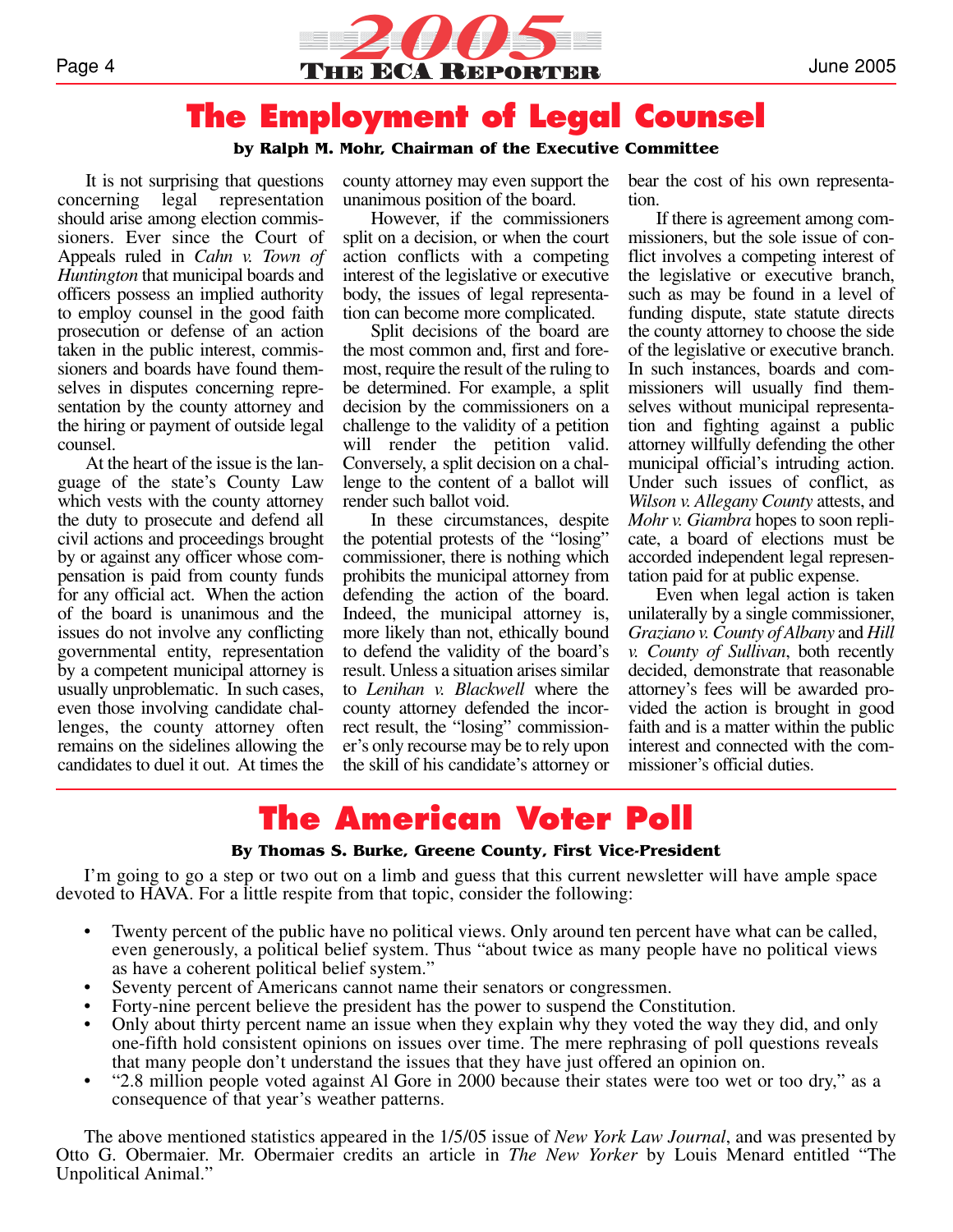

### **YOU MUST... YOU WILL...**

#### **By Carolee Sunderland, Westchester County, Editor**



All come with a deadline in the election business. As I travel around this USA, I usually try to stop in other states' "Boards of Elections" or the equivalent to see how they do their election business. I always come away with some information

that is useful, some better than and some not as good as New York State's process. One thing I have taken from each of these visits is YOU MUST. . . YOU WILL. . . . All come with a price tag and, I will add, a very large tag!

Changes are needed and WILL be made, but remember we MUST have the money along with the time to meet the DEADLINES.

The many people that need us during an election are the same individuals that forget about BOEs in what used to be our off months, which no longer exist. After the laws have been signed, sealed and passed

on to the election officials we MUST. . . and WILL. . . implement them. However, we need the money and professionals to help us get the job done by DEADLINE time.

If all goes as it should, then many will take the credit for a successful transition. If any part of the implementation should have a problem, the election officials in each county will be at fault. Consequently, everyone involved in the election process MUST. . . and, if they do not want to see New York State on the front page, WILL. . . work together!

#### $\hat{\sigma}$

# **Saratoga County Kids Rule**

**By Rachael Holbrook and Mary Jenkins**

On April 28, 2005, Saratoga County sponsored "Bring Your Child to Work Day." Any employee with a child between the ages of 8 and 17 could bring their child to work on this day, so they could see what their parent does during the workday.



Saratoga County departments have an option to create a display or program to help the children understand how the department operates.

Our election board created a "Mock Election" to help the kids understand the voting experience. The ballot consisted of two proposals, nine categories, and five party



lines. The children arrived, signed the poll book, and received a sample ballot. After a brief instruction of the voting machine, they cast their vote.

There were 40 kids who participated, and the winners were Dale Earnhardt, Jr for favorite NASCAR driver, Dance Dance Revolution for favorite video game, Blue for favorite color, and the New York Yankees for favorite baseball team. We also had three write-in votes. Each child will be sent a copy of the results and a certificate for their participation by mail.

Overall, the election was a great success. We are looking forward to another exciting election next year.



Secretary - Treasurer 50 West High Street Ballston Spa, NY 12020 Phone: 518-885-2249 • Fax: 518-884-4751

**Editor: Carolee C. Sunderland** Voice: 914-995-5703 • Fax: 914-995-3190

**Assistant Editor: Susan Bahren** Voice: 845-291-2444 • Fax: 845-291-2437

Publisher: **Phoenix Graphics, Inc.** Rochester, NY 14608•**1-800-262-3202**• Fax: 585-232-5642